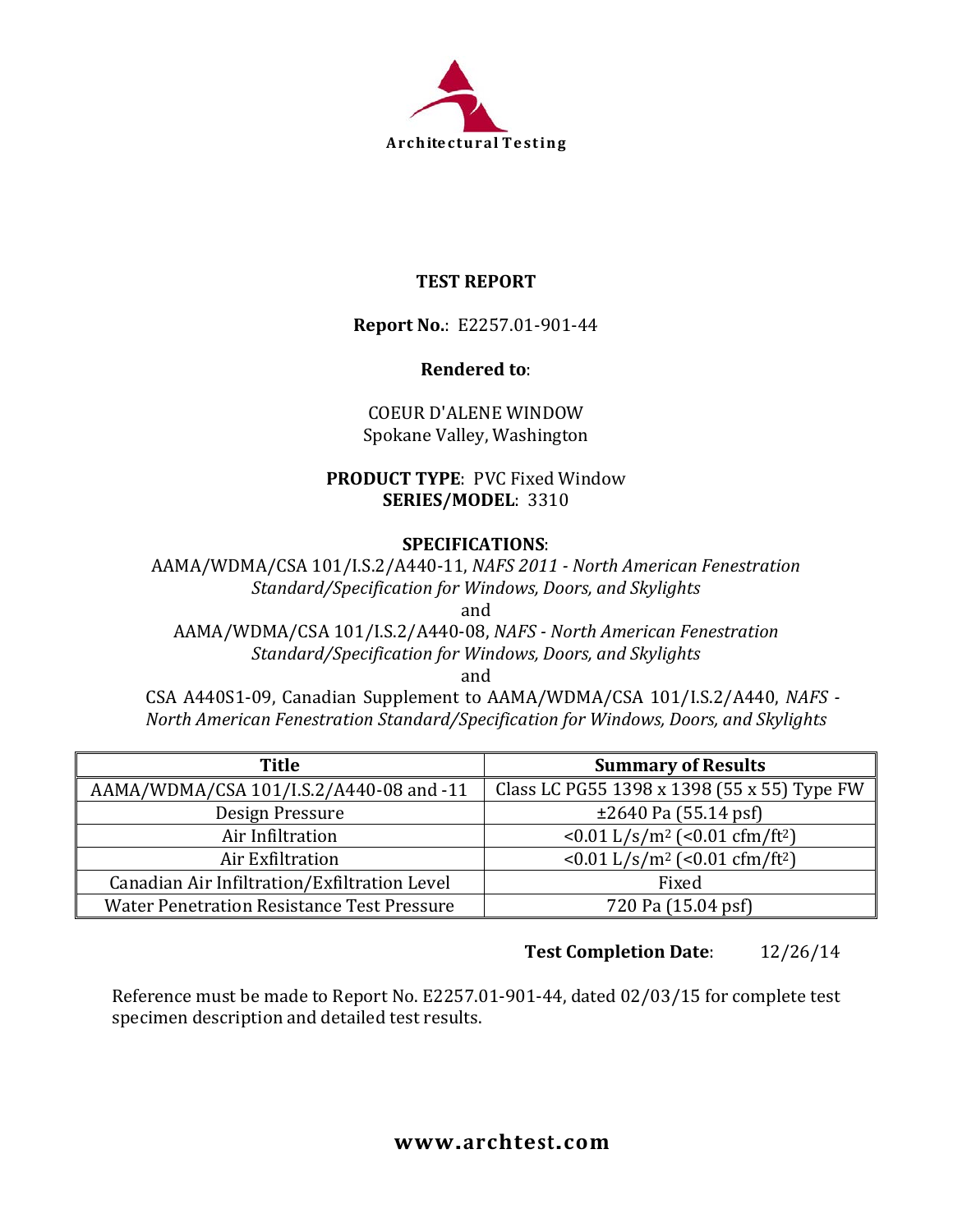

| 1.0 Report Issued To: | Coeur d'Alene Window<br>3808 N. Sullivan Road<br>Spokane Valley, WA 99216                |
|-----------------------|------------------------------------------------------------------------------------------|
| 2.0 Test Laboratory:  | Architectural Testing, Inc.<br>22155 68th Avenue South<br>Kent, WA 98032<br>253-395-5656 |

#### **3.0 Project Summary**:

- **3.1 Product Type**: PVC Fixed Window
- **3.2 Series/Model**: 3310
- **3.3 Compliance Statement**: Results obtained are tested values and were secured by using the designated test method(s). The specimen tested successfully met the performance requirements for a **Class LC PG55 1398 x 1398 (55 x 55) Type FW** rating.
- **3.4 Test Dates**: 12/18/14 12/26/14
- **3.5 Test Record Retention End Date**: All test records for this report will be retained until 12/26/18.
- **3.6 Test Location**: Architectural Testing test facility in Kent, Washington.
- **3.7 Test Specimen Source**: The test specimen was provided by the client. Representative samples of the test specimen will be retained by Architectural Testing for a minimum of four years from the test completion date.
- **3.8 Drawing Reference**: The test specimen drawings have been reviewed by Architectural Testing and are representative of the test specimen reported herein. Test specimen construction was verified by Architectural Testing per the drawings located in the appropriate Appendix. Any deviations are documented herein or on the drawings.

#### **3.9 List of Official Observers**:

| Name            | <b>Company</b>              |
|-----------------|-----------------------------|
| Brian Rasmussen | Architectural Testing, Inc. |
| Guillermo Silva | Architectural Testing, Inc. |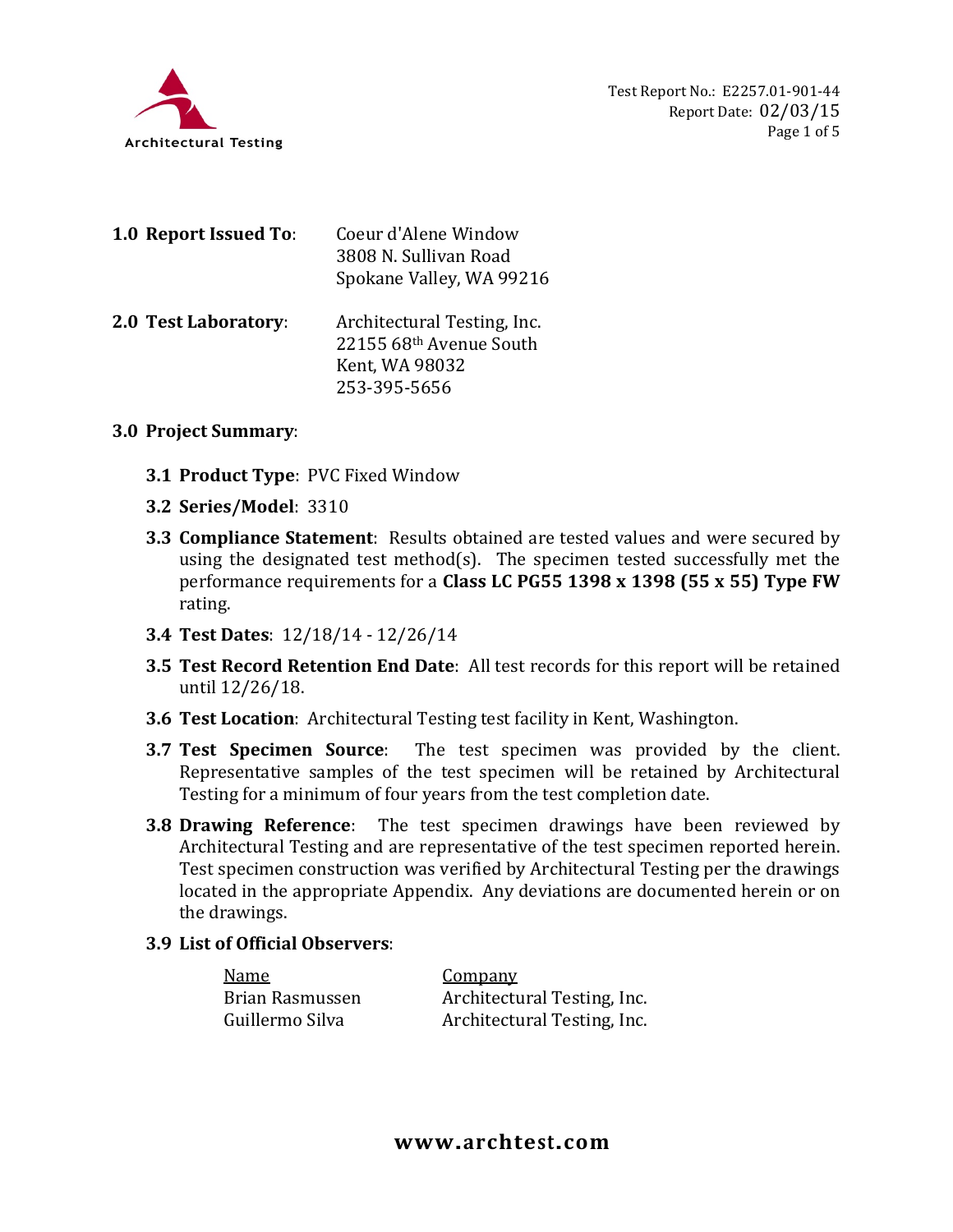

## **4.0 Test Specifications**:

AAMA/WDMA/CSA 101/I.S.2/A440-11, *NAFS 2011 - North American Fenestration Standard/Specification for Windows, Doors, and Skylights*

and

AAMA/WDMA/CSA 101/I.S.2/A440-08, *NAFS - North American Fenestration Standard/Specification for Windows, Doors, and Skylights*

and

CSA A440S1-09, Canadian Supplement to AAMA/WDMA/CSA 101/I.S.2/A440, *NAFS - North American Fenestration Standard/Specification for Windows, Doors, and Skylights*

## **5.0 Test Specimen Description**:

## **5.1 Product Sizes**:

| <b>Overall Area:</b>                        | Width       |        | Height      |        |
|---------------------------------------------|-------------|--------|-------------|--------|
| $1.95 \text{ m}^2$<br>$(21.0 \text{ ft}^2)$ | millimeters | inches | millimeters | inches |
| Overall size                                | 1398        | 55     | 1398        | 55     |

#### **5.2 Frame Construction**:

| <b>Member</b> | <b>Material</b> | <b>Description</b> |
|---------------|-----------------|--------------------|
| Ш<br>au.      | PVC             | White              |

|             | <b>Joinery Type</b> | <b>Detail</b>                  |
|-------------|---------------------|--------------------------------|
| All corners | Welded              | Miter cut and thermally welded |

#### **5.3 Weatherstripping**: No weatherstripping was utilized.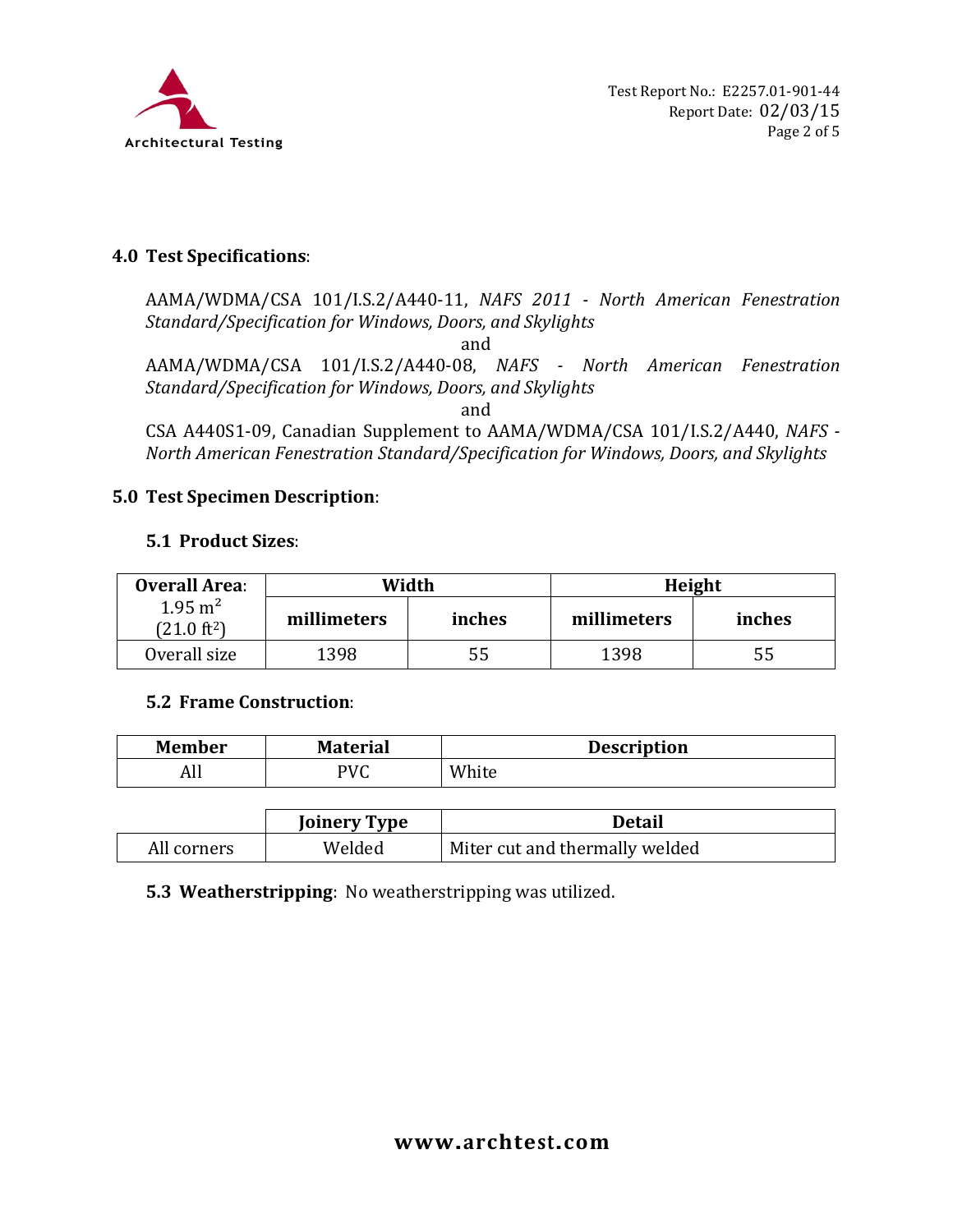

# **5.0 Test Specimen Description:** (Continued)

**5.4 Glazing**: *No conclusions of any kind regarding the adequacy or inadequacy of the glass in any glazed test specimen(s) can be made.*

| <b>Glass</b><br><b>Type</b><br><b>Nominal</b> | <b>Spacer Type</b> | <b>Interior</b><br>Lite<br><b>Nominal</b> | <b>Exterior</b><br>Lite<br><b>Nominal</b> | <b>Glazing Method</b>           |
|-----------------------------------------------|--------------------|-------------------------------------------|-------------------------------------------|---------------------------------|
| $19 \text{ mm}$                               | Aluminum           | $3 \text{ mm}$                            | $3 \text{ mm}$                            | Glazed against 3/8" foam tape,  |
| (3/4"                                         |                    | (5/32")                                   | (5/32")                                   | silicone sealed corners and PVC |
| IG                                            |                    | annealed                                  | annealed                                  | glazing beads                   |

|                                    |  | <b>Daylight Opening</b> |                        |                              |  |
|------------------------------------|--|-------------------------|------------------------|------------------------------|--|
| <b>Quantity</b><br><b>Location</b> |  | millimeters             | inches                 | <b>Glass Bite</b>            |  |
| <b>Fixed lites</b>                 |  | 1326 x 1326             | $52-1/4 \times 52-1/4$ | 12.5 mm<br>(1/2")<br>nominal |  |

#### **5.5 Drainage**:

| <b>Method</b> | <b>Size</b>                               | Qty. | <b>Location</b>                                                                                               |
|---------------|-------------------------------------------|------|---------------------------------------------------------------------------------------------------------------|
| Weep          | 12.2 mm x 3.8 mm<br>$(1/2" \times 5/32")$ |      | Sill, glazing pocket, approx. 35 mm (1-<br>3/8") from the corner, through one<br>wall, (draining into hollow) |
| Weep          | 22.2 mm x 3.8 mm<br>$(7/8" \times 5/32")$ |      | Sill, internal web, at the corner,<br>through one wall, (draining between<br>hollows)                         |
| Weep          | 12.2 mm x 6.4 mm<br>$(1/2" \times 1/4")$  |      | Sill, exterior face, approx. 40 mm (1-<br>5/8") from the corner, through one<br>wall, (draining hollows)      |

**5.6 Hardware**: No hardware was utilized.

**5.7 Reinforcement**: No reinforcement was utilized.

#### **6.0 Installation**:

The specimen was installed into a Doug-Fir wood buck. The rough opening allowed for shim space. The exterior perimeter of the window was set with sealant.

| Location       | <b>Anchor Description</b> | <b>Anchor Location</b>                                                                                                                |
|----------------|---------------------------|---------------------------------------------------------------------------------------------------------------------------------------|
| Full perimeter | #8 by 1" screws           | Located between $0 \text{ mm} (0")$ and<br>127 mm (5") from the corners<br>and approx. 127 mm (5") apart<br>through pre-punched slots |

## **www.archtest.com**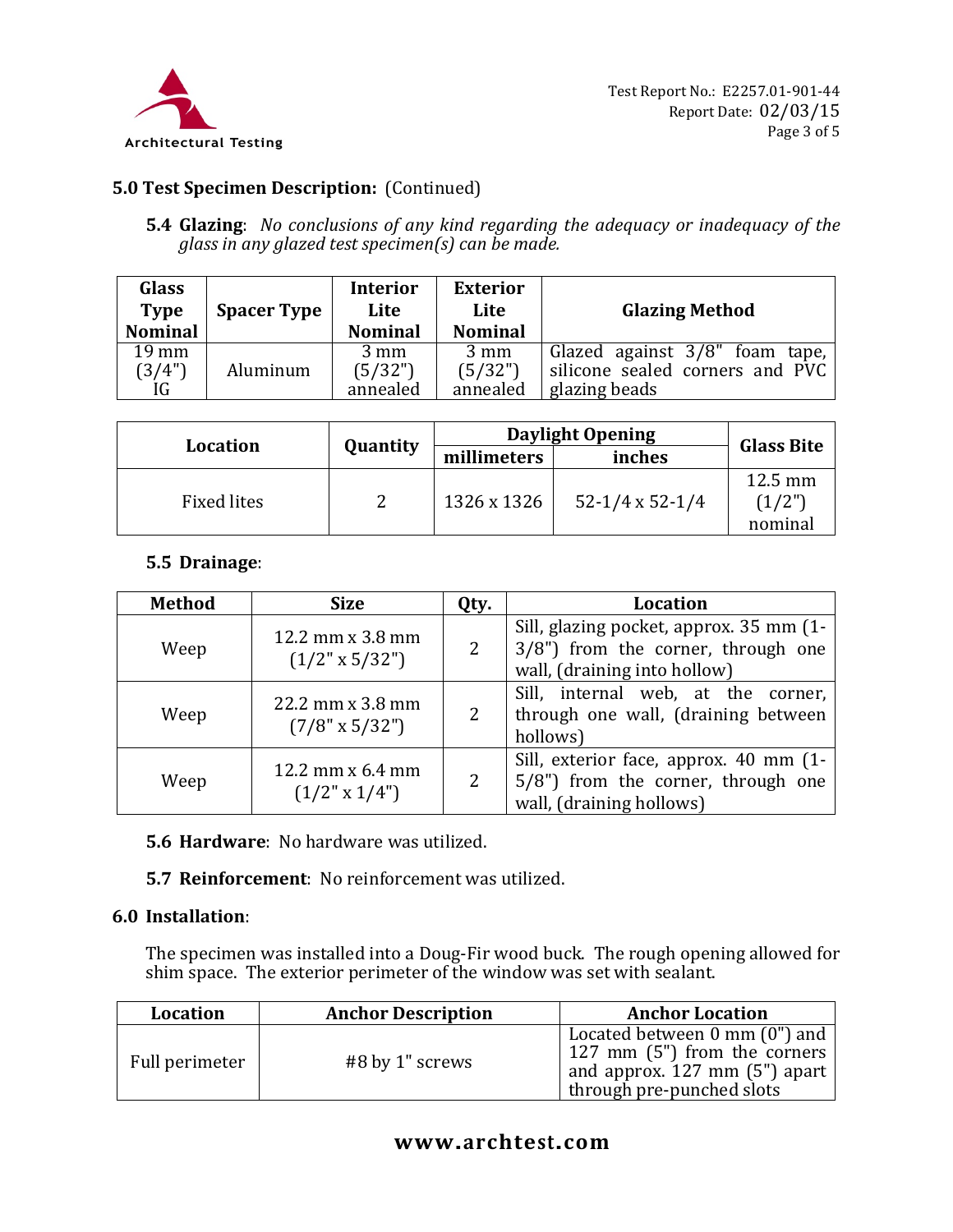

| <b>7.0 Test Results</b> : The temperature during testing was $18.3^{\circ}$ C (65 $^{\circ}$ F). The results are |  |
|------------------------------------------------------------------------------------------------------------------|--|
| tabulated as follows:                                                                                            |  |

| <b>Title of Test</b>                   | <b>Results</b>                   | <b>Allowed</b>                               | <b>Note</b>    |
|----------------------------------------|----------------------------------|----------------------------------------------|----------------|
| Air Leakage,                           |                                  |                                              |                |
| <b>Infiltration per ASTM E 283</b>     | $< 0.01$ L/s/m <sup>2</sup>      | $1.5 \frac{\text{L}}{\text{s}} / \text{m}^2$ |                |
| at 75 Pa (1.57 psf)                    | $(<0.01 \text{ cfm/ft}^2)$       | $(0.3 \text{ cfm}/\text{ft}^2)$ max.         | $\mathbf{1}$   |
| Air Leakage,                           |                                  |                                              |                |
| <b>Exfiltration per ASTM E 283</b>     | $< 0.01$ L/s/m <sup>2</sup>      | $1.5 \frac{\text{L}}{\text{s}} / \text{m}^2$ |                |
| at 75 Pa (1.57 psf)                    | $($ < 0.01 cfm/ft <sup>2</sup> ) | $(0.3 \text{ cfm}/\text{ft}^2)$ max.         | 1              |
| <b>Canadian Air</b>                    |                                  | 0.2 L/s/m <sup>2</sup>                       |                |
| <b>Infiltration/Exfiltration Level</b> | Fixed                            | $(0.4 \text{ cfm/ft}^2)$ max.                |                |
| <b>Water Penetration</b>               | N/A                              | N/A                                          | $\overline{2}$ |
| <b>Uniform Load Deflection</b>         | N/A                              | N/A                                          | $\overline{2}$ |
| <b>Uniform Load Structural</b>         | N/A                              | N/A                                          | $\overline{2}$ |
| <b>Forced Entry Resistance,</b>        |                                  |                                              |                |
| per ASTM F 588 - Grade: 20             | Pass                             | No entry                                     |                |
| <b>Forced Entry Resistance,</b>        |                                  |                                              |                |
| per CAWM 301                           | Pass                             | No entry                                     |                |
| <b>Thermoplastic Corner Weld</b>       | Pass                             | Meets as stated                              |                |
|                                        | <b>Optional Performance</b>      |                                              |                |
| <b>Water Penetration,</b>              |                                  |                                              |                |
| per ASTM E 547                         |                                  |                                              |                |
| at 720 Pa (15.04 psf)                  | Pass                             | No leakage                                   |                |
| <b>Uniform Load Deflection,</b>        |                                  |                                              |                |
| per ASTM E 330                         |                                  |                                              |                |
| Deflections taken at the jamb,         |                                  |                                              |                |
| between installation screws            |                                  |                                              |                |
| $+2640$ Pa (55.14 psf)                 | $0.5$ mm $(0.04")$               | Report Only                                  |                |
| -2640 Pa (55.14 psf)                   | $1.0$ mm $(0.04")$               | Report Only                                  | 3, 4, 5        |
| <b>Uniform Load Structural,</b>        |                                  |                                              |                |
| per ASTM E 330                         |                                  |                                              |                |
| Permanent sets taken at the jamb,      |                                  |                                              |                |
| between installation screws            |                                  |                                              |                |
| +3960 Pa (82.71 psf)                   | $< 0.25$ mm $(0.01)$             | $0.4$ mm $(0.02")$ max.                      |                |
| -3960 Pa (82.71 psf)                   | $< 0.25$ mm $(0.01)$             | $0.4$ mm $(0.02")$ max.                      | 4, 5           |



# **www.archtest.com**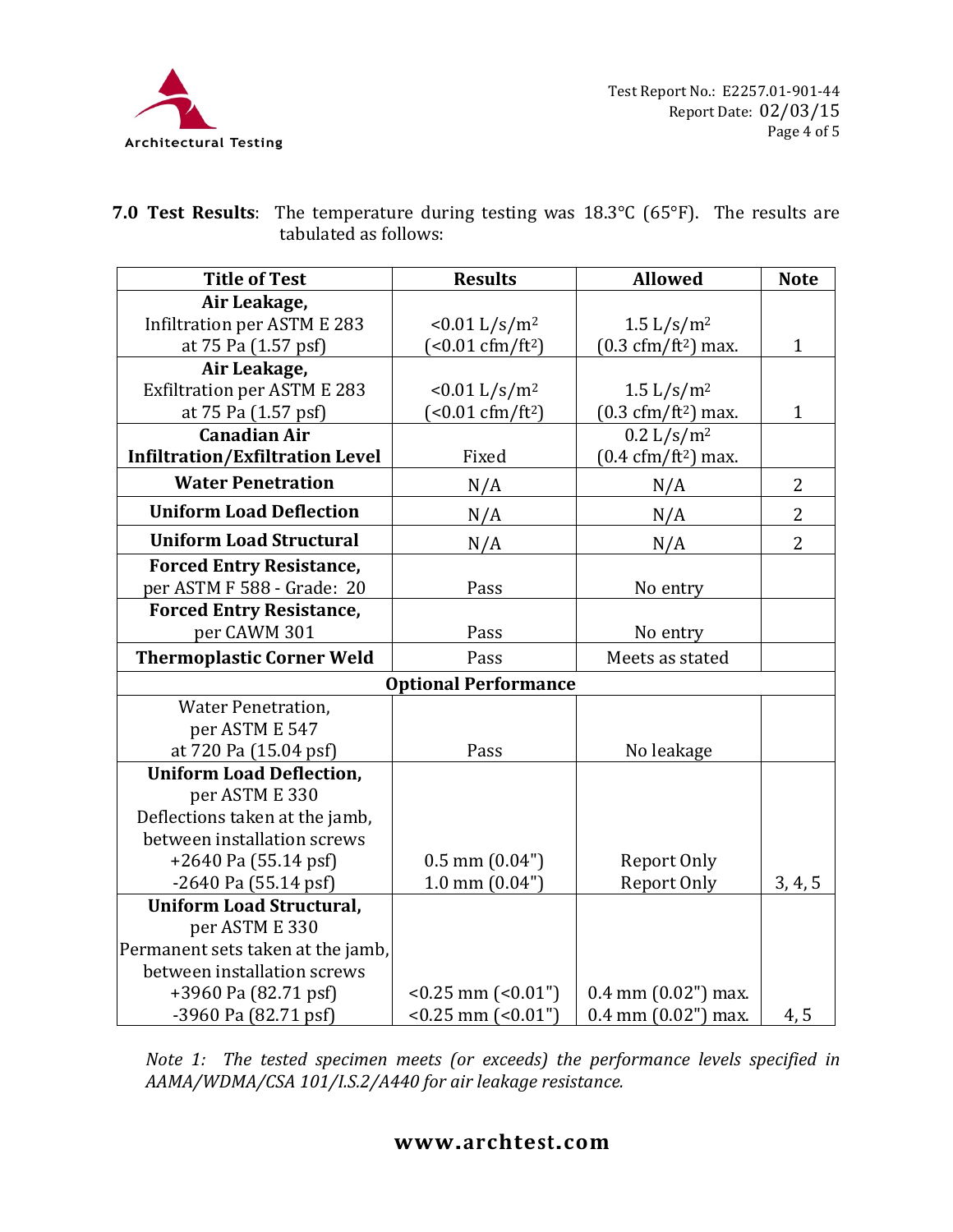

*Note 2: The client opted to start at a pressure higher than the minimum required. Test results are reported under Optional Performance.*

*Note 3: The deflections reported are not limited by AAMA/WDMA/CSA 101/I.S.2/A440 for this product designation. The deflection data is recorded in this report for special code compliance and information only.*

*Note 4: Loads were held for 10 seconds.*

*Note 5: Tape and film were not used to seal against air leakage during structural testing.* 

Architectural Testing will service this report for the entire test record retention period. Test records, such as detailed drawings, datasheets, representative samples of test specimens, or other pertinent project documentation, will be retained by Architectural Testing, Inc. for the entire test record retention period.

This report does not constitute certification of this product nor an opinion or endorsement by this laboratory. It is the exclusive property of the client so named herein and relates only to the specimen tested. This report may not be reproduced, except in full, without the written approval of Architectural Testing, Inc.

For ARCHITECTURAL TESTING, INC.

\_\_\_\_\_\_\_\_\_\_\_\_\_\_\_\_\_\_\_\_\_\_\_\_\_\_\_\_\_\_\_\_\_\_\_\_\_\_\_\_\_\_\_ \_\_\_\_\_\_\_\_\_\_\_\_\_\_\_\_\_\_\_\_\_\_\_\_\_\_\_\_\_\_\_\_\_\_\_\_\_\_\_\_\_\_\_\_\_\_\_\_

Brian L. Rasmussen<br>Technician

Director – Regional Operations

JLD:pac

Attachments (pages): This report is complete only when all attachments listed are included. Appendix-A: Alteration Addendum (1) Appendix-B: Location of Air Seal (1) Appendix-C: Drawings (3)

This report produced from controlled document template ATI 00438, revised 06/27/14.

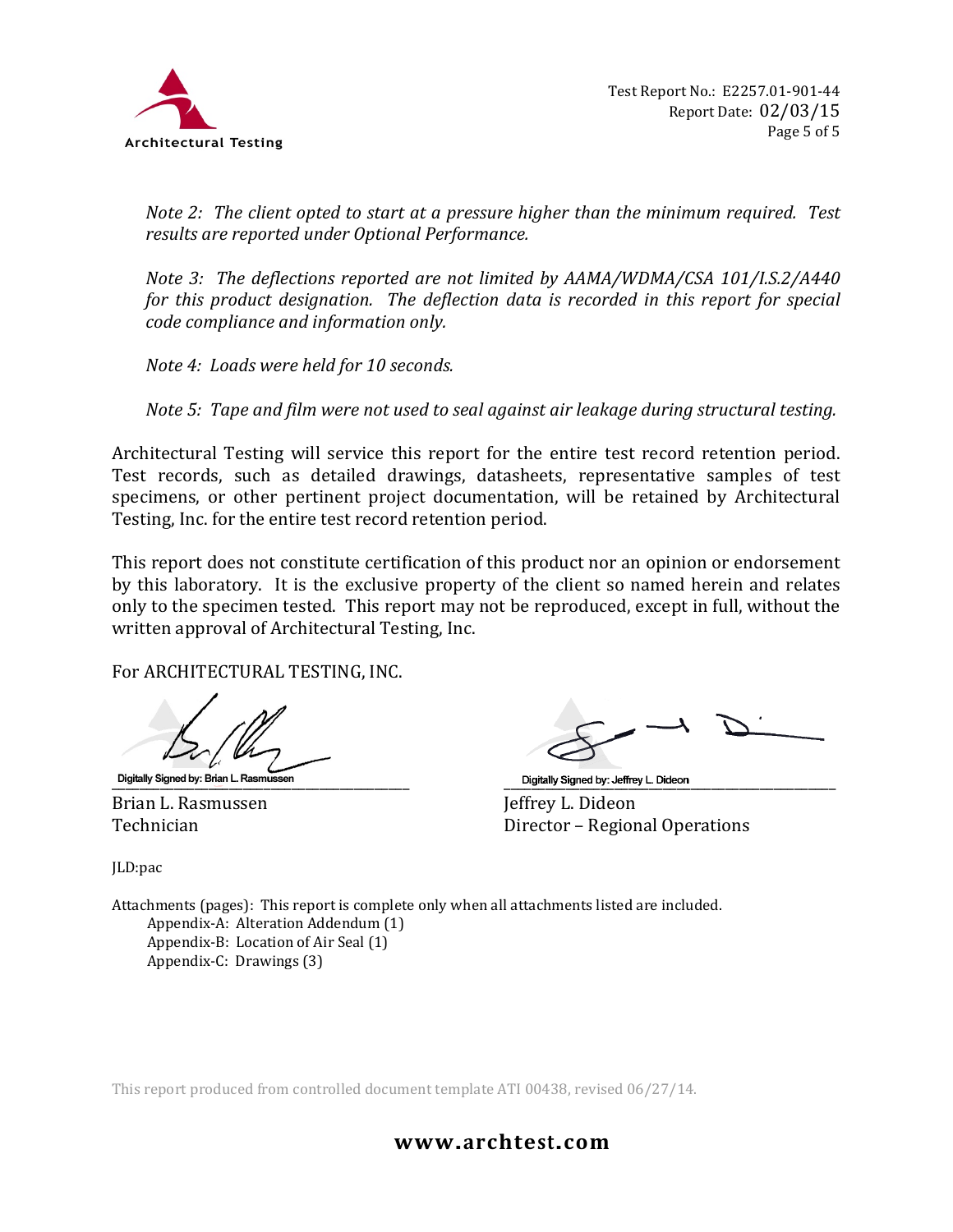

Test Report No.: E2257.01-901-44 Report Date: 02/03/15

# **Appendix A**

# **Alteration Addendum**

*Note: No alterations were required.*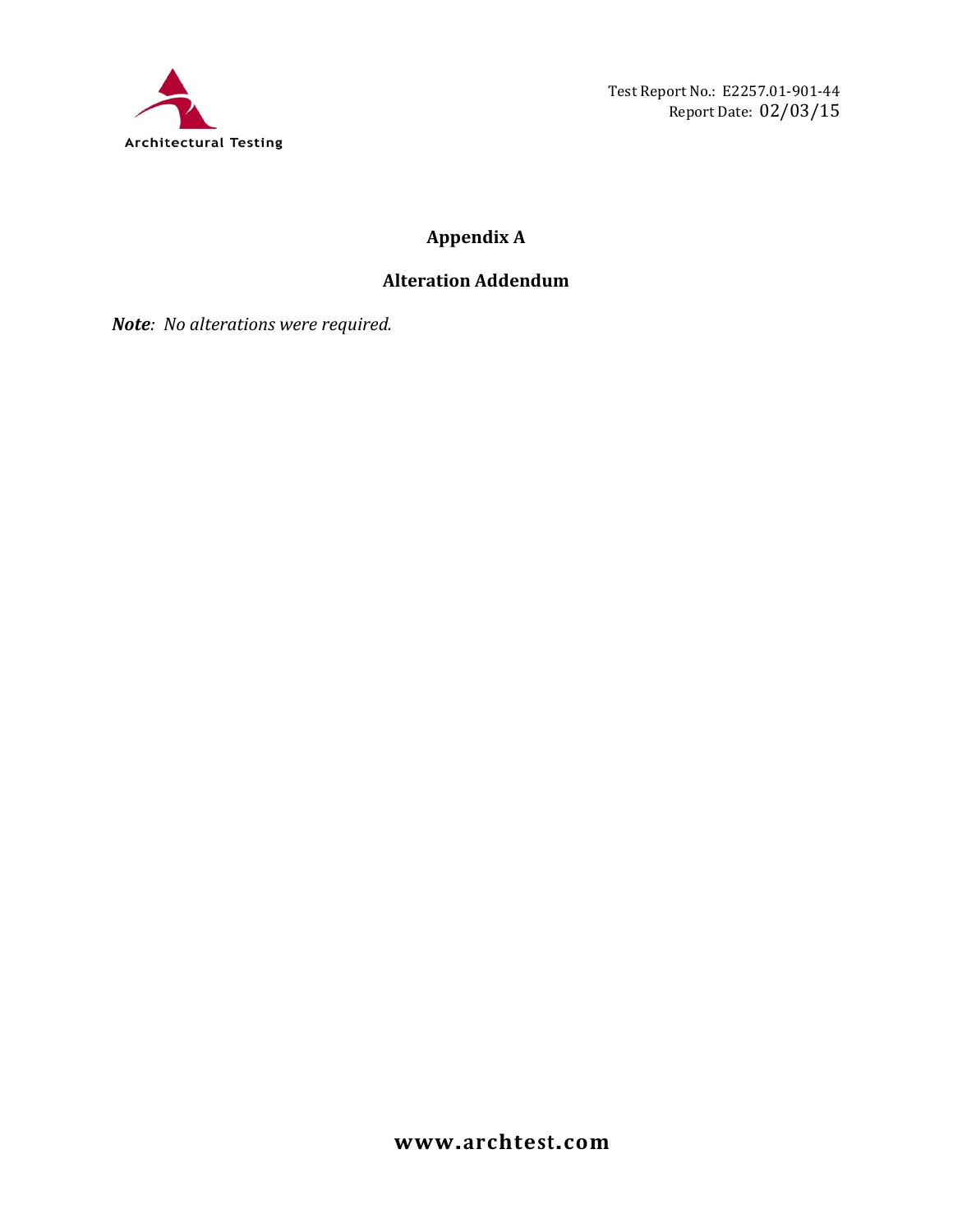

### **Appendix B**

**Location of Air Seal**: The air seal between the test specimen and the test wall is detailed below. The seal is made of foam weatherstripping and is attached to the edge of the test specimen buck. The test specimen buck is placed against the test wall and clamped in place, compressing the weatherstripping and creating a seal.



#### **www.archtest.com**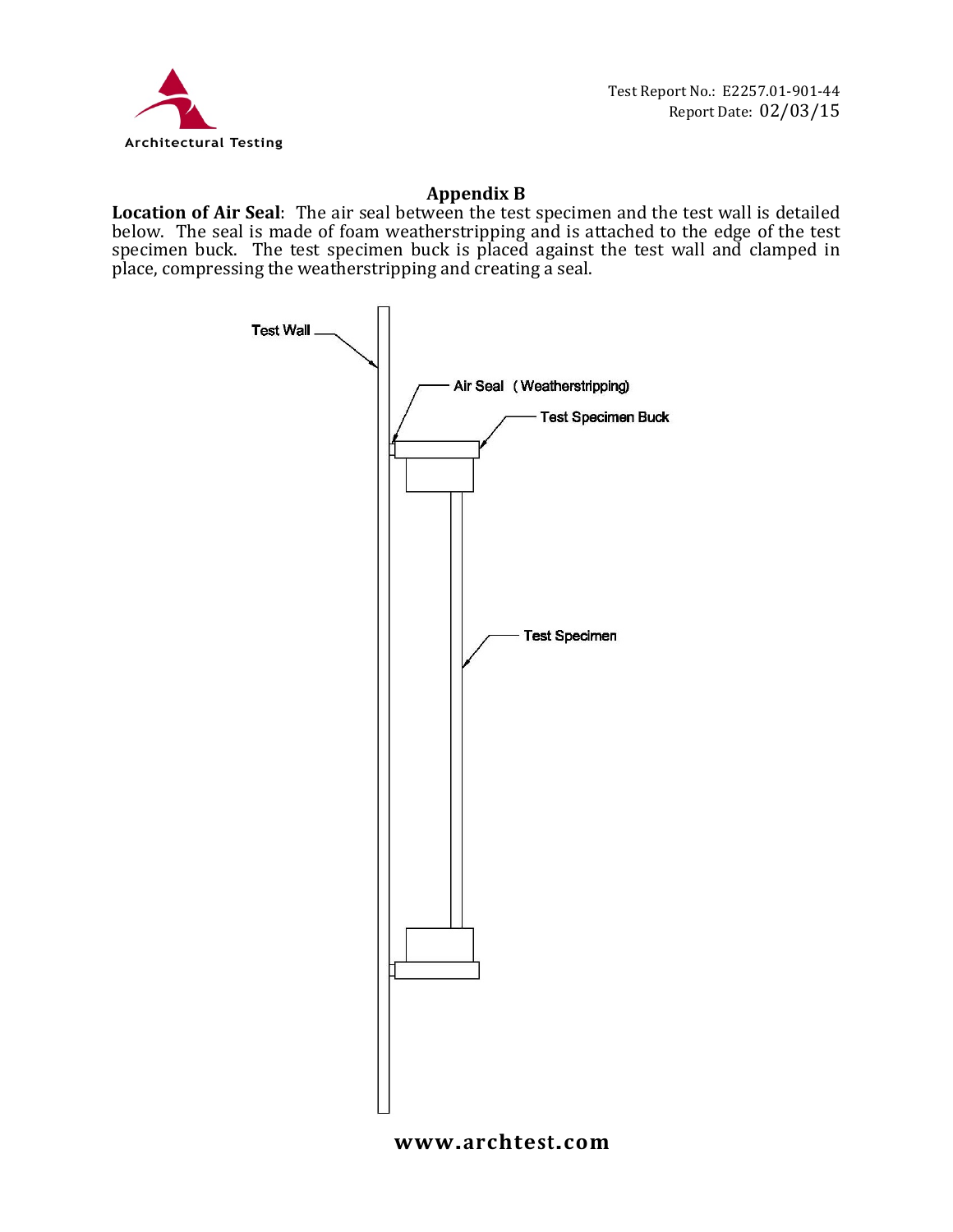

**Appendix C**

**Drawings**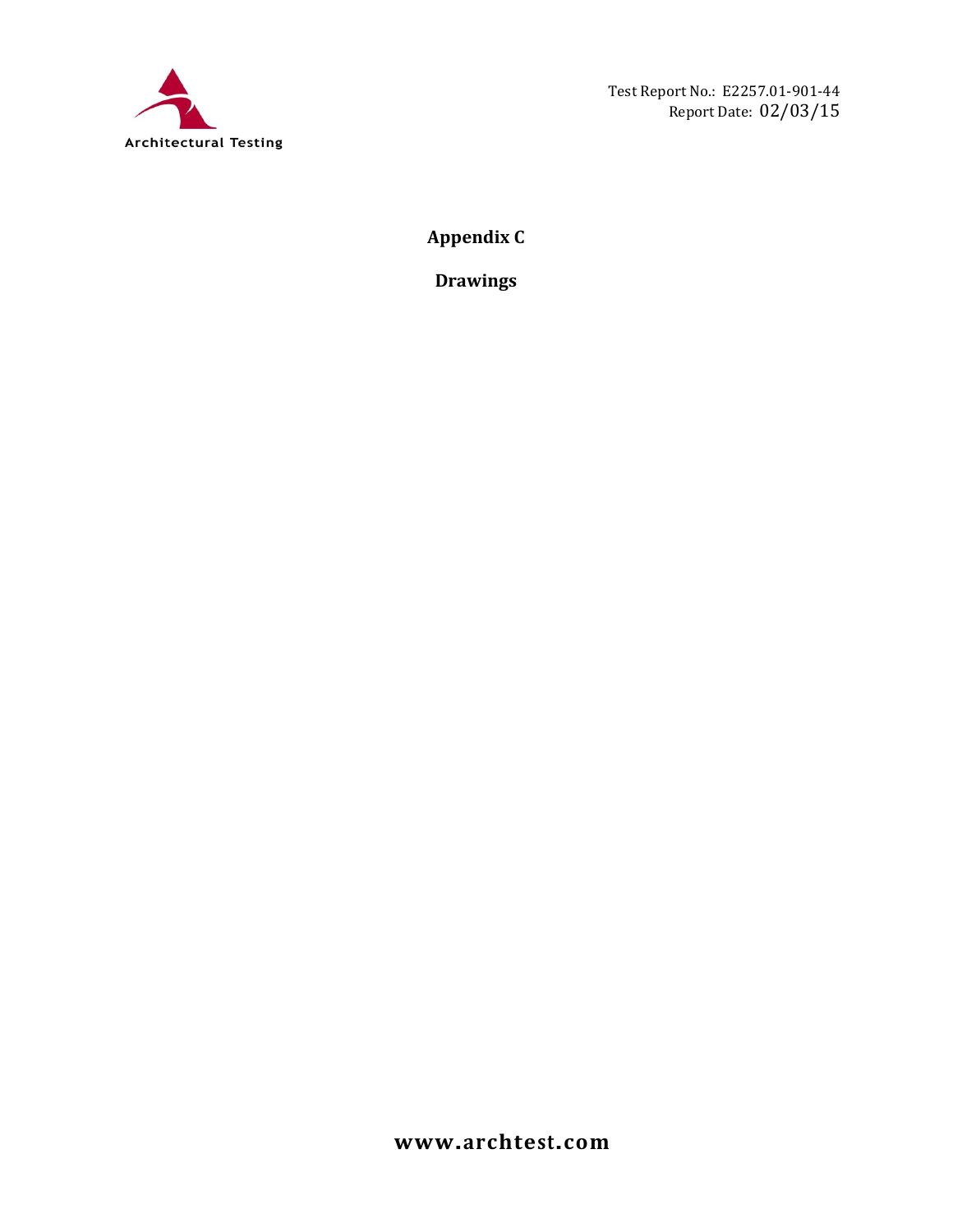# 3310 Pic Series

|                           | AVA+47VA       |                |
|---------------------------|----------------|----------------|
|                           |                | SS-118-155-178 |
| Part                      | Part#          | Part #         |
| <b>Main Frame Vinyl</b>   | R1273          | W801           |
| <b>Setting Block</b>      | 6554           | 6554           |
| <b>Setting Block Glue</b> | PS-56-1021     | IPS-56-1021    |
| <b>Glazing Tape</b>       | <b>VG1216W</b> | <b>FC515</b>   |
| <b>Glazing Bead</b>       | 1994           | W801           |

| <b>Architectural Testing</b>                                      |  |
|-------------------------------------------------------------------|--|
| Test sample complies with these details.<br>Deviations are noted. |  |

 $E2257$ Report#  $\overline{65}$ Date. \_Tech\_  $1/28$ 115

d<br>Su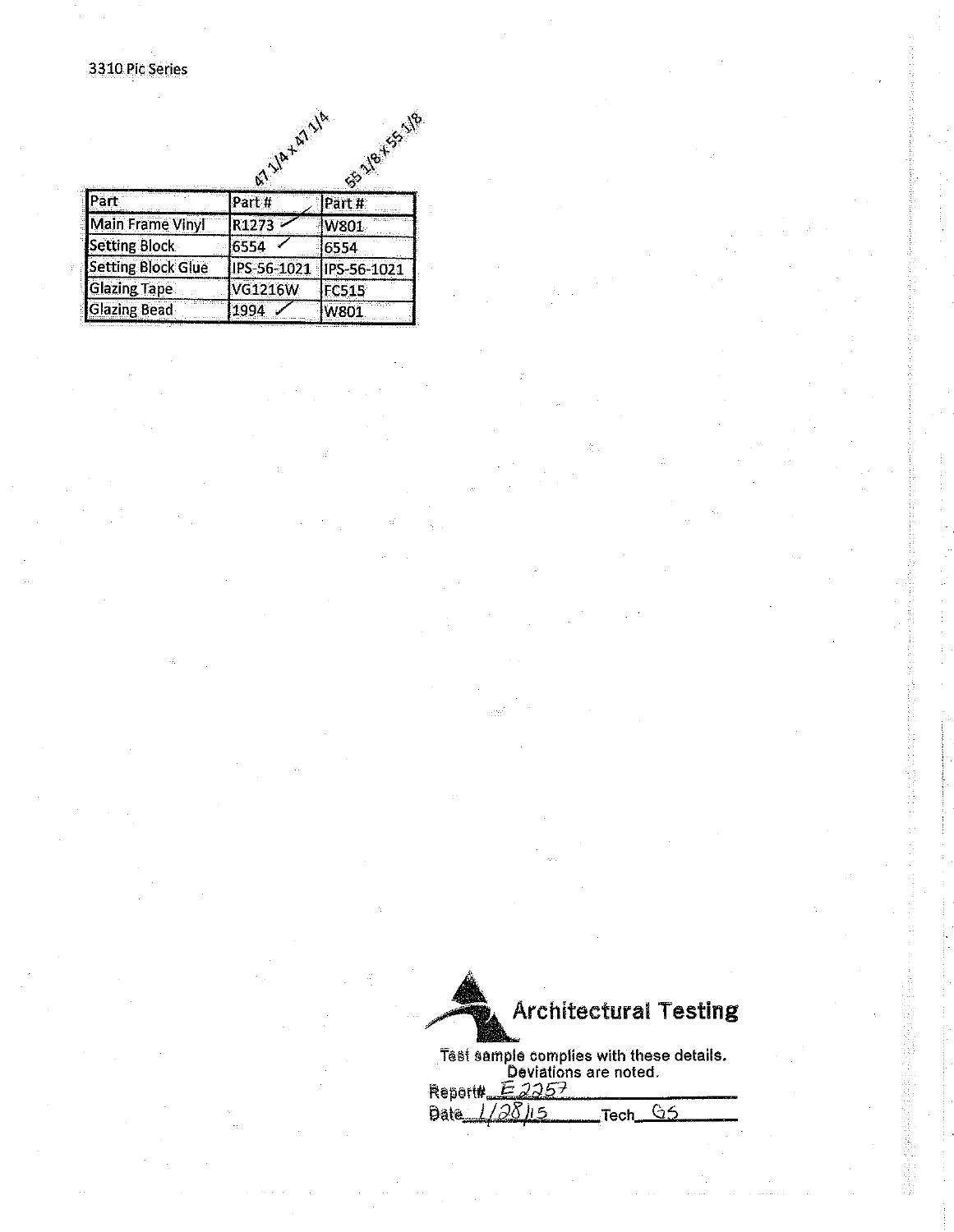Customer Approval Ws Bv: Date: Con\_Sections 90 ê E  $\bigoplus_{i=1}^{n}$ **①多** بر<br>پ PIC  $H_2$ SCALE  $\overline{\mathsf{go}}$  $\frac{1}{2}$ ∣≇<br>াই Drawn by:  $\frac{4}{3}$ Copyright © 2014<br>Royal Group, Inc.<br>All Rights Reserved 1.2014 305 Other Frames: R1274-305-D11<br>R1275-305-D12 Nay R1273 **ROJECT:** DATE: R1994 <u> UNITA</u> Coeur d'Alene Windows .937 Slice  $\bigodot$ typ  $\bigoplus$ 305-L1270-PIC\_H\_V Section Window **CUSTOMER Architectural Testing Building Products** System le#<br>⊡e Fixed  $F45$  1.625 X,625 **MAGKAL** Test sample complies with these details. Deviations are noted.<br> $E$  2257 FS= 1.000 X , 875 Report#\_ Date  $1/38/6$ ၆5 Tech שן<br>י